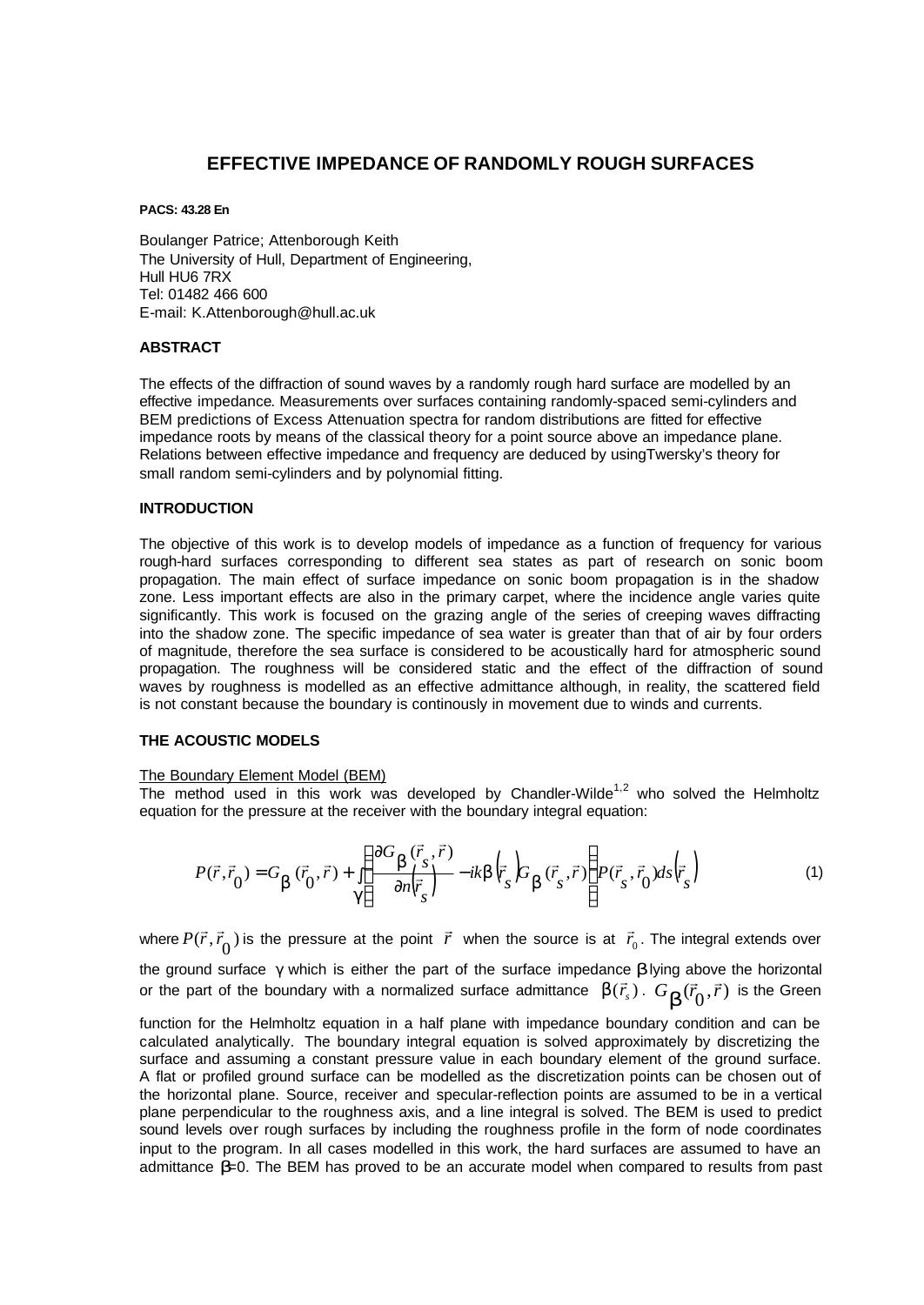experiments involving mixed impedance<sup>3</sup> and rough ground<sup>4</sup>. The BEM is considered in this work as the reference to which the Twersky theory is compared.

### Twersky's Theory

Twersky has developed a boss model $5,6,7,8$  to describe coherent reflection from a hard surface containing semi-cylindrical roughnesses in which the contributions of the scatterers are summed to obtained the total scattered field. Sparse and closely-packed distributions of bosses have been considered and interaction between neighbouring scatterers has been included. His results lead to a real and imaginary part of the effective admittance of the rough hard surface which may be attributed respectively to incoherent and coherent scattering. The rough surface admittance depends on the incident wave number, the angle of incidence, the raised cross sectional roughness area per unit length, the dipole coupling between neighbour semi-cylindrical scatterer, and a packing factor introduced for random distributions. The authors have reported some success in the use of this model in the case of hard and soft roughness profiles <sup>4,9</sup>. Twersky's effective admittance model is subject to the approximation *ka*<1, where *a* is the radius of a cylindrical roughness. In this work, the number of roughness per unit length *n*, the semi-width of the semi-elliptical roughness *e*, the height of the roughness  $h_e$ , the minimum center-to-center separation distance between two roughness *minb* and the source height *hs* are varied to obtain the best least square fit with the effective impedance obtained from BEM predictions or from measured data.

### **EXCESS ATTENUATION AND EFFECTIVE IMPEDANCE**

#### Computation Method for Excess Attenuation

Excess attenuation is the attenuation of the sound wave in excess of that from spherical spreading and is computed from:

$$
EA = 20 \log \left| \frac{P}{P_1} \right| \tag{2}
$$

where the direct wave is

$$
P_1 = P_0 \frac{\exp(ikR_1)}{R_1} \tag{3}
$$

and where

$$
P = P_0 \frac{\exp(ikR_1)}{R_1} + Q_0 \frac{\exp(ikR_2)}{R_2}.
$$
 (4)

The total pressure *P* for the BEM and the model based on Twersky's theory are computed from equations (1) and (4) respectively where  $R_1$  and  $R_2$  are the direct and reflected path distances. The model based on Twersky's theory incorporates the Weyl van der Pol spherical wave reflection coefficient *Q*.

### Effective Impedance from Measured or Predicted Excess Attenuation

## The Admittance Root Equation

The excess attenuation (EA) computed with the BEM from equations (1), (2) and (3) or observed in measurements corresponds to the attenuation due to the interference between the direct wave, the rough surface reflected wave and a possible surface wave. To estimate the effective impedance of such a rough surface it is considered that the complex EA measured or predicted by the BEM is produced by a flat surface of effective admittance *bef*. This impedance is found by solving for the admittance in the Weyl van der Pol spherical wave reflection coefficient. The problem becomes a  **– root search using the following equation at each frequency of interest** 

$$
1 + \frac{R_1}{R_2} e^{ik(R_2 - R_1)} \left\{ \frac{\cos \boldsymbol{q} - \boldsymbol{b}}{\cos \boldsymbol{q} + \boldsymbol{b}} + (1 - \frac{\cos \boldsymbol{q} - \boldsymbol{b}}{\cos \boldsymbol{q} + \boldsymbol{b}}) \left( 1 + i \sqrt{\boldsymbol{p}} \sqrt{ikR_2 / 2} (\boldsymbol{b} + \cos \boldsymbol{q}) e^{-\left( \sqrt{ikR_2 / 2} (\boldsymbol{b} + \cos \boldsymbol{q}) \right)^2} e^{i \boldsymbol{r}} f_C \left( - i w(\boldsymbol{b}) \right) \right\} - \frac{P}{P_1} = 0
$$
\n(5)

where *F(w)* is the sphericity factor. This equation does not have a readily available analytical solution, therefore, numerical methods have to be sought. Various numerical methods for finding the roots of complex variable equations have been implemented. The Newton Raphson method produces only one root per frequency point and has been used<sup>10</sup> previously in effective impedance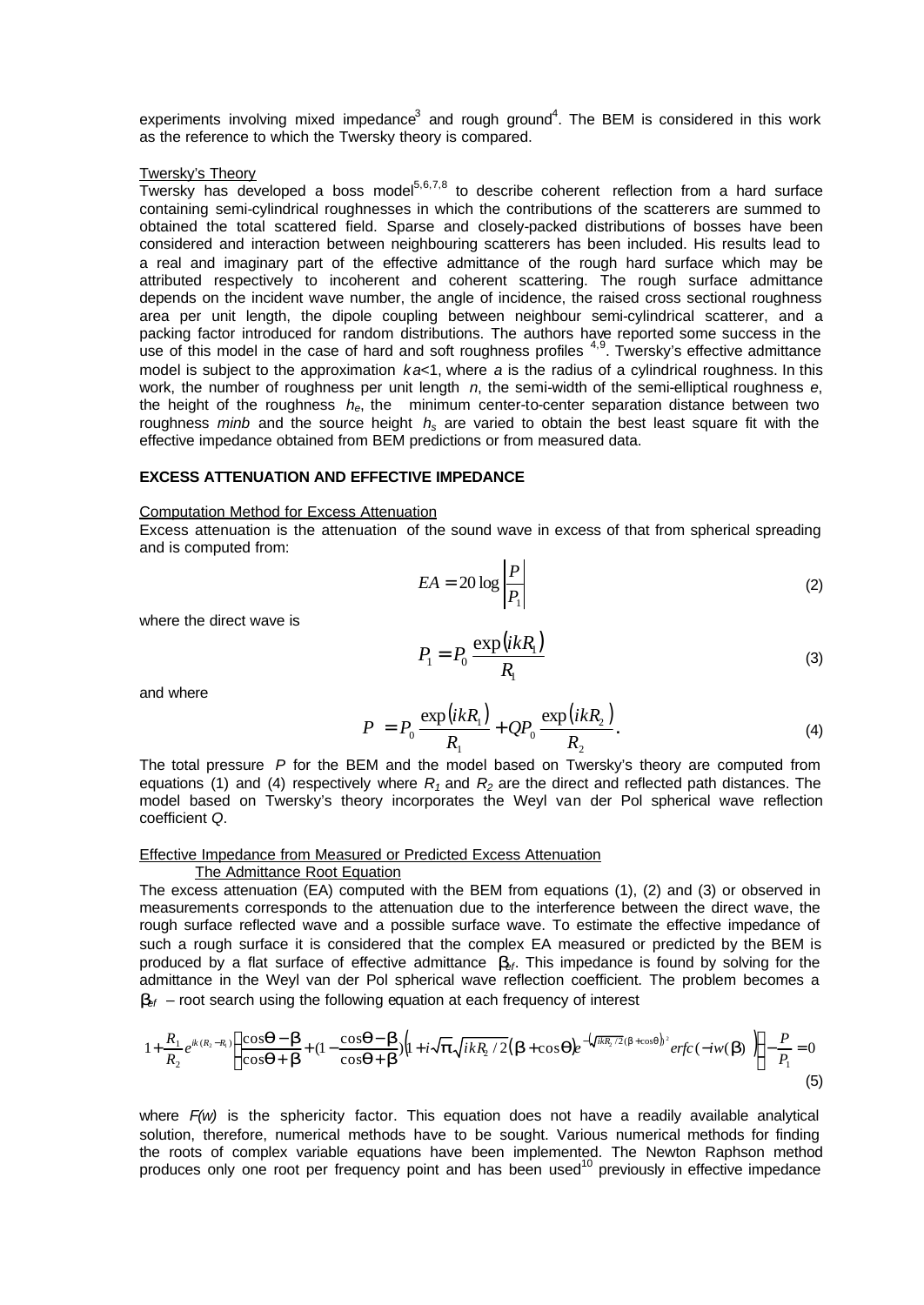estimations. The second method uses an IMSL library routine based on Müller's technique and is limited practically to two roots for each frequency point. The weaknesses of these two methods are their potential lack of convergence toward a root for some frequency points, and the fact that they might miss important roots. The lack of convergence was an obstacle during several test cases, but an important factor in this work was the need to insure that no physically meaningful root was missed in the search. Therefore, a third more thorough root search method based on winding number integral has been developed.

#### The Winding Number Integral Method

This method is based on the winding number integral described by Brazier–Smith et al.<sup>11</sup> who apply it to the determination of roots from dispersion equations. If one seeks the roots of a function F, analytic everywhere inside a closed contour Γ, the difference between the number of zeros *n<sub>7</sub>* and the number of poles *nP* of F inside Γ can be computed from the winding integral

$$
\frac{1}{2\pi i} \oint_{\Gamma} \frac{\vec{F}'}{\Gamma} dz = n_z - n_p \tag{6}
$$

where the complex integral can be evaluated by the winding number of F(Γ) around the origin in an anticlockwise path. The winding number is noted by  $n_z$  -  $n_P$  = Wnd( $F(\Gamma)$ ,0). Once the image of the closed contour  $\Gamma$  is computed by the function F the path can be divided into a series of chords and each cord is tested to check if it takes Ln(F) across the negative real axis. If it crosses from above, the winding number is increased by one and if from below, reduced by one. When the number of zeros inside a contour is established, the roots need to be identified. This work implements a search for two roots at a time in a contour, therefore only the first two moments of the winding integral are required. The expression of a moment  $I_n$  of order n is given by:  $\sqrt{ }$ 

$$
I_n = -\frac{1}{2\boldsymbol{\mu}} \left\{ \left[ z^n \ln F \right] - n \oint_{\Gamma} z^{n-1} \ln F dz \right\} = \sum_i \left( z_z^i \right)^n - \sum_j \left( z_p^j \right)^n \tag{7}
$$

where  $z^{i}_{z}$  is the location of the i<sup>th</sup> zero and where  $z^{j}_{p}$  is the location of the j<sup>th</sup> pole. When the winding number is equal to one, the single zero is given by  $I_i$  and when the winding number is equal to 2. The two zeros are determined by the roots of the quadratic equation

$$
z^2 - l_1 z + 0.5(l_1^2 - l_2) = 0 \tag{8}
$$

The integral shown in equation (7) is computed numerically with a Riemann sum. Great care has to be exercised when computing the function Ln(*F*) because Ln is not analytical across the negative real axis and the argument *F* of Ln might cross this branch cut. This potential discontinuity problem with  $Ln(F(z))$  is solved using an analytical continuation of Ln across the branch cut. Mathematically, this means that instead of considering Ln as a simple function, it is viewed as a family of Ln functions each defined on a separate Riemanian sheet. This allows the continuity of the Ln(*F(z*)) family function at each branch cut, a branch cut being viewed as a seem of two successive Riemannian sheets. Therefore, when Arg( $F(z)$ )=θ increases n times beyond  $π$ , Arg( $F(z)$ )=θ + 2nπ, and one uses  $Ln(F(Z)) = Ln[F(z)] + iArg{F(z)} + 2n\pi i$ . When applied to the admittance root equation (5), the method uses a series of square contours  $\Gamma$  in which the roots are searched. If more than 2 roots are detected with the winding number count inside each square contour Γ, a smaller contour is chosen.

## **EXCESS ATTENUATION AND EFFECTIVE IMPEDANCE RESULTS FOR RANDOM DISTRIBUTIONS OF SEMI-CYLINDERS**

In the following, d is the source-receiver separation distance, h is the source and receiver heights,  $h<sub>eff</sub>$  is the effective source and receiver height, I is the semi-cylinder diameter and Z is the impedance.

## Excess Attenuation Results for Small Hard Randomly Spaced Semi-Cylinders

The experimental procedure has been described in detail in other work $4$  and only results are reported here. The measurements and BEM predictions used a 20 hard semi-cylinder roughness profile with l=0.0135m, d=1m and h=0.1m. Since the measured data and BEM predictions of excess attenuation spectra are rather sensitive to the roughness condition at the point of specular reflection between source and receiver, data and predictions are averaged over several random distributions. The averaged BEM prediction (Fig. 1.b) compares favourably with averaged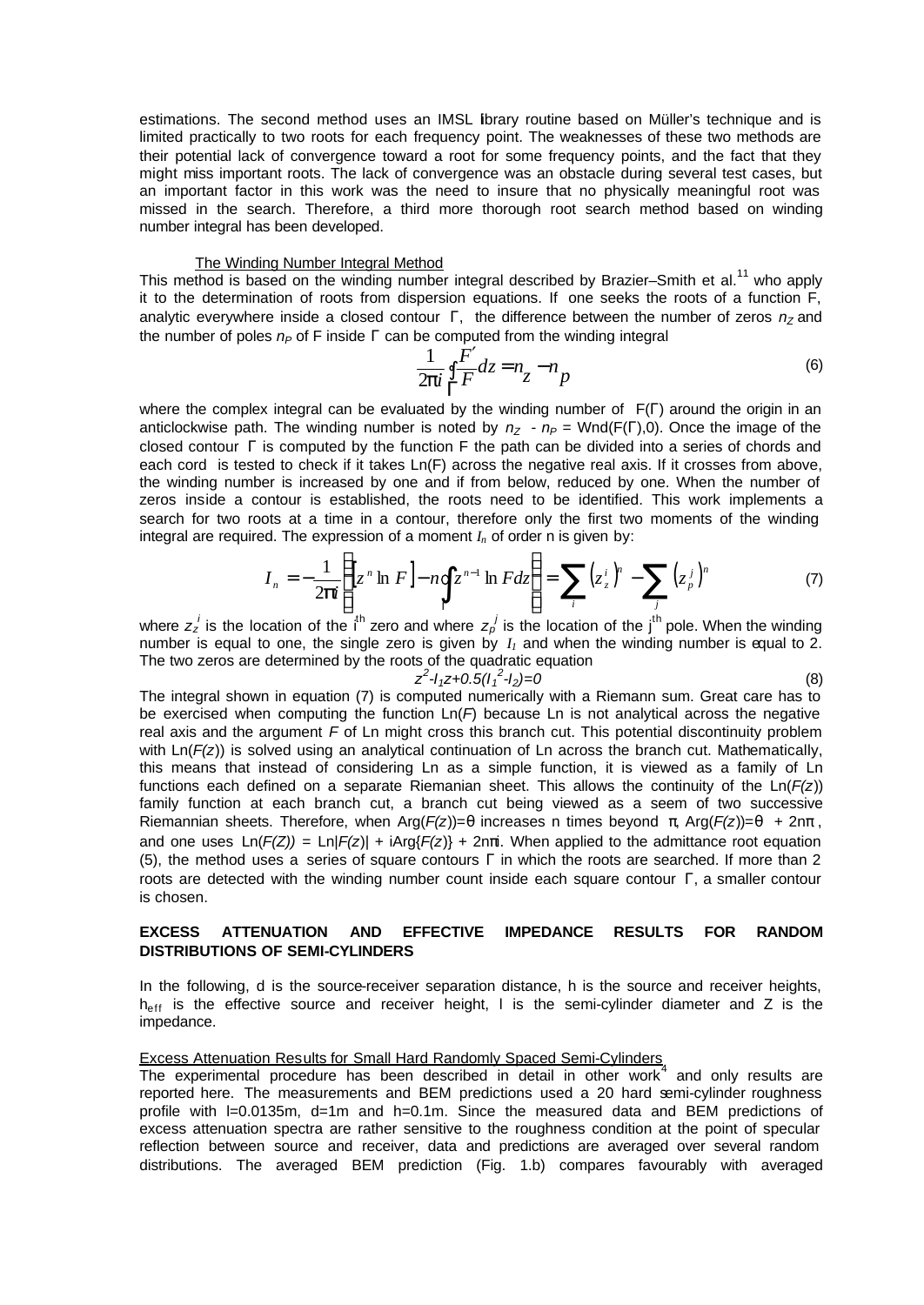measured data (Fig. 1.a) for the excess attenuation spectra. It should be noted that the measured data are unreliable below 300 Hz.



Fig. 1.- Measured (a) and BEM-predicted (b) excess attenuation spectra above a small semicylindrical roughness profile

Effective Impedance for Small Hard Randomly Spaced Semi-Cylinders

The winding number integral method results in only unphysical negative real impedance roots to equation (5) for some frequency points when using the nominal ground plane height with BEM predictions. The results are improved when the effective impedance is computed with a ground plane effective height set to the top of the random roughness ( $h_{ef}=0.093$ m). This step has been suggested before<sup>12,13</sup> and is applied in all effective impedance calculations from BEM predictions. Subsequently, any negative Re(Z) is set to zero. The latter step produces very little discrepancy between the nominal and deduced EA. The effective impedances deduced from measured data and BEM predictions are shown in Figure 2.a and 2.b. respectively. The predictions resulting from a 5-parameter least-square fit of Twersky's theory are shown as the thick-dashed and thick-solid line. A polynomial fit á*f* -1 is shown also as the thin-dashed and thin-solid line.



Fig. 2.- Effective impedance from measured (a) and BEM-predicted (b) excess attenuation above a small semi-cylindrical roughness profile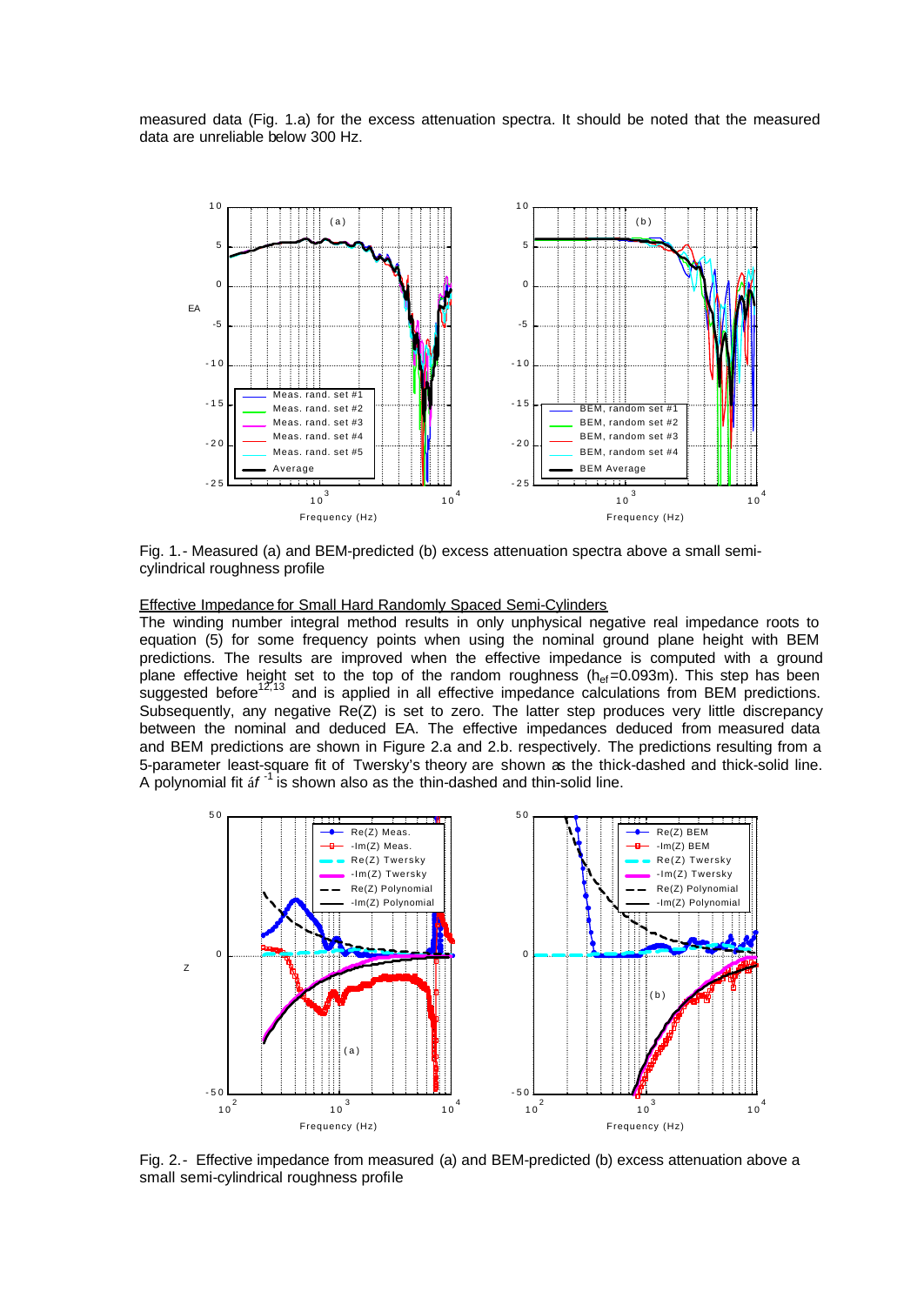### Excess Attenuation Results for Larger Randomly Spaced Semi-Cylinders

The measurements and BEM predictions are for a surface with a twelve hard semi-cylinder roughness profile with l=0.04m, d=1m and h=0.1m. The following graphs compare very favorably the BEM EA with measured data



Fig. 3.- Measured (a) and BEM-predicted (b) excess attenuation spectra above a large semicylindrical roughness profile

Effective Impedance for Larger Randomly Spaced Semi-Cylinders

The effective impedance computed from the measured and BEM Excess Attenuation data are shown in figures 4.a and 4.b respectively. The results of a 5-parameter least-square fit using Twersky's theory is shown as the thick-dashed and thick-solid line. A similar polynomial fit á*f* -1 is shown also as the thin-dashed and thin-solid line.



Fig. 4.- Effective impedance from measured (a) and BEM-predicted (b) excess attenuation above a large semi-cylindrical roughness profile

The values of the Twersky least square fit parameters found for the two roughness sizes and from the BEM prediction and measured data are summarized in Table 1.